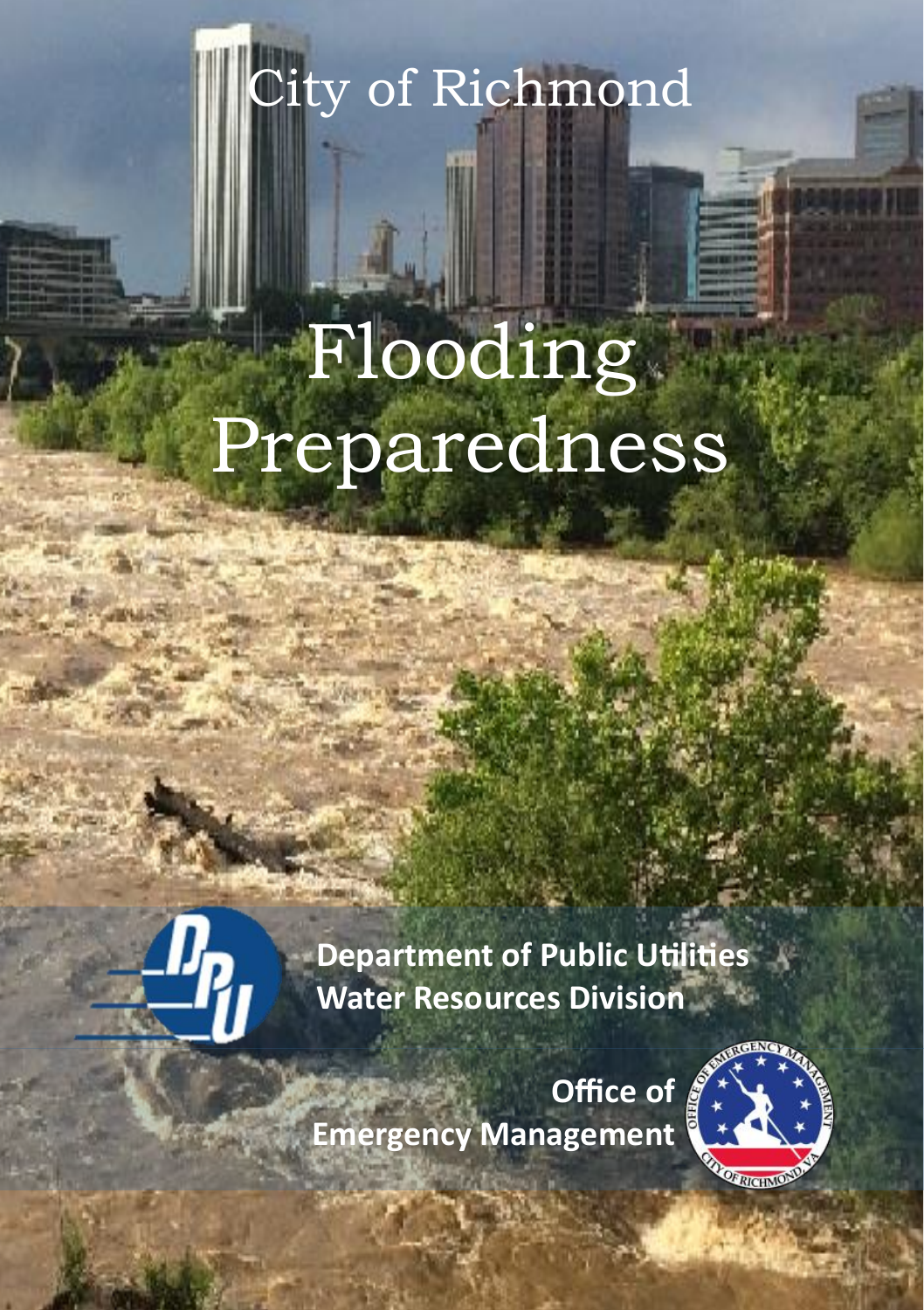# What is My Risk of Flooding?

Floods are the most common hazard in the United States and result from a variety of causes. Proximity to the James River, steep slopes and hills, an abundance of paved surfaces, high population density, and other factors common to urban areas increase the risk of localized and overland flooding in the City of Richmond.

The Shockoe area of the City has historically flooded due to heavy rainfall and its location in the floodplain at the lowest elevation in the City. A number of other places in the City also flood when river levels rise, particularly areas along the James River. And because the source of James River is in the Appalachian Mountains, springtime river levels often rise from snow melt in the mountains in addition to spring rains.

Flooding can happen anywhere at anytime of year so make sure you are prepared.

### Causes of Flooding

- **Spring thaw of snow & ice** ۸
- ٠ **Heavy rainfall events**
- **Tropical storms & hurricanes** ۸
- **Nor'easters**  ▲
- **Construction & development** ۸
- **Abundance of paved surfaces & structures**
- **Blocked storm inlets** A
- **Levee or dam failure**
- **Lack of trees/vegetation to absorb stormwater & slow runoff.**

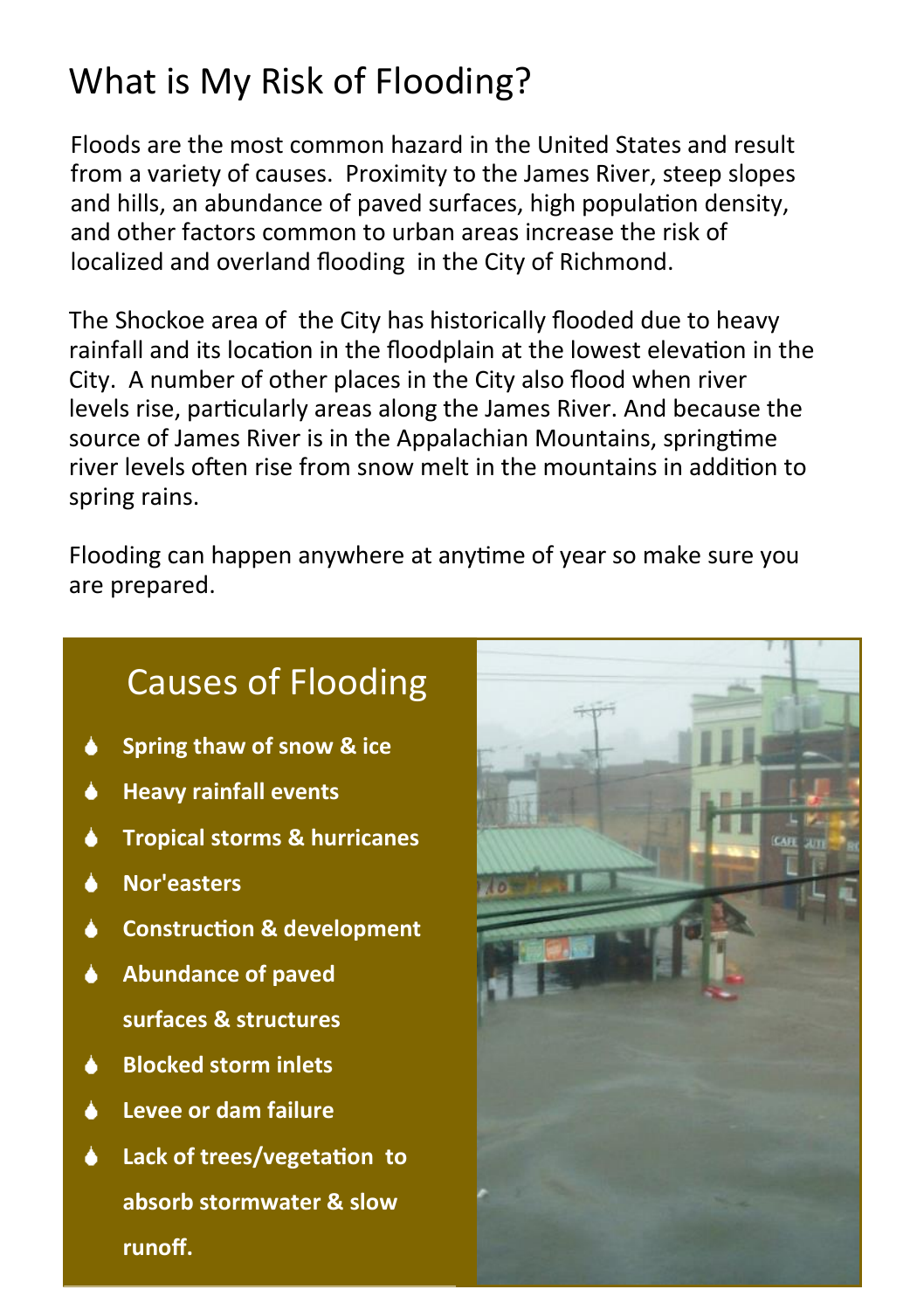

# What Should I Do If I Experience A Flood?

- Make an evacuation plan and share that plan with your neighbors  $\bullet$ and loved ones.
- Keep an emergency supply kit.
- Sign up for the City's alerting system, Code Red™. Go to <richmondgov.com> to learn more.
- Tune in to local radio or television for information.
- Go to higher ground and avoid areas that are already flooded.  $\bullet$
- Do not walk through moving water. Flood waters are often  $\bullet$ contaminated with harmful chemicals and debris that are not visible from the surface.
- Do not drive into flooded areas. A foot of water will float most vehicles. The depth of the water may not be obvious and the road could be washed out below the water. Most flood fatalities occur in vehicles.
- If your home has been flooded and authorities have announced that it is safe to return to the area, practice caution when re-entering your home. Remove wet contents immediately to prevent the development and spread of mold.